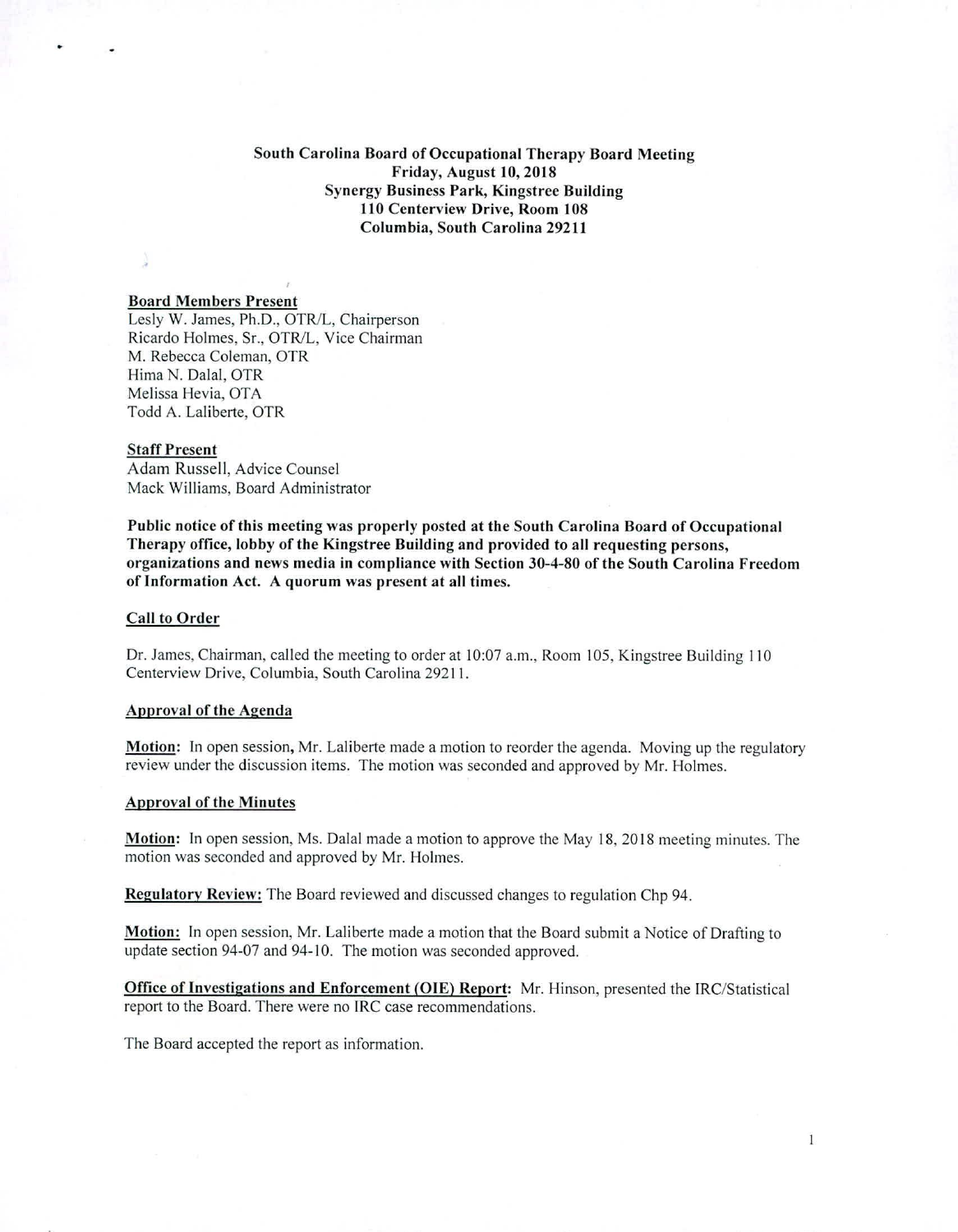**Office of Disciplinary Counsel (ODC) Report:** Mr. Jennings, Esq. presented the ODC report to the Board. There were five (5) open cases, three (3) pending MOAs with a scheduled hearing for November 16, 2018. Two  $(2)$  MOAs being negotiated.

The Board accepted the report as information.

**Finance Report:** Mr. Williams reviewed the finance report with the Board.

The Board accepted the report as information.

#### **Application Hearings**

### **Initial Application**

**Eileen Hume:** Ms. Hume made a personal appearance before the Board and was not represented by legal counsel. The purpose of the hearing was to determine if a license should be granted as an Occupational Therapist.

**Motion:** In open session, Mr. Holmes made a motion to grant Ms. Hume a license to practice in South Carolina. The motion was seconded and approved by Ms. Coleman.

### **Reinstatement Application**

**Lisa Richardson:** Ms. Richardson made a personal appearance before the Board and was represented by Suzanne Hawkins, Esq. The purpose of the hearing was to determine if a license should be reinstated as an Occupational Therapist.

**Motion:** In open session, Mr. Laliberte made a motion to go into executive session for legal counsel. The motion was seconded and approved by Mr. Holmes.

#### **[Executive Session:I 10:55 a.m. — 11:07 a.m.**

**Motion':** In open session, Ms. Dalai made a motion to come out of executive session. The motion was seconded and approved by Mr. Holmes.

**Motion:** In open session, Mr. Holmes made a motion to grant a provisional license for 12 months to obtain 500 hours of clinical practice restricted to a setting with the on-site supervision of OT. The respondent must submit a supervisory form and pay all associated fees to practice in South Carolina. The motion was seconded and approved by Mr. Laliberte.

**Jessica W. Koesters:** Mrs. Koesters made a personal appearance before the Board and was not represented by legal counsel. The purpose of the hearing was to determine if a license should be reinstated as an Occupational Therapist.

**Motion:** In open session, Mr. Holmes made a motion to go into executive session for legal counsel. The motion was seconded and approved by Mr. Laliberte.

#### **[Executive Session:I 11:17 a.m. —11:39 a.m.**

**Motion:** In open session, Ms. Coleman made a motion to come out of executive session. The motion was seconded and approved by Ms. Hevia .